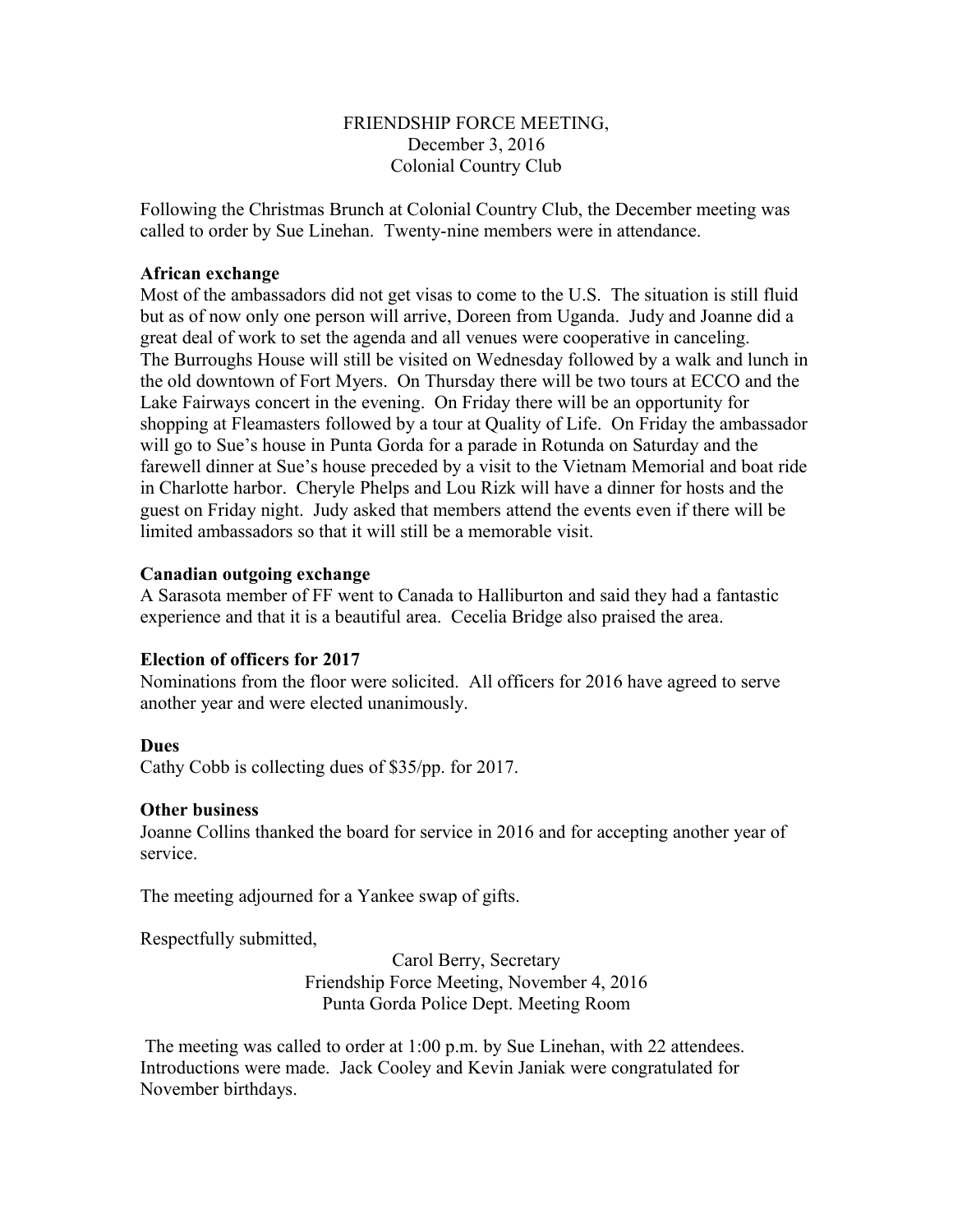The Treasurer's Report was given by Cathy Cobb:

Exchange fund \$5550

Regular club account \$3556.46

 It was voted by the membership to raise dues beginning in 2017 to \$35 per person. Cathy requested that we fill out a new application each year to keep our information current.

25th Anniversary Party, November 18, 11:30 a.m. at 4280 SE 20th Place, Cape Coral

 Susan has had 35 responses for reservations. The club has received a certificate for 25 years from the national organization. Jody Garmon has been contacting former members, 12 have accepted. Carla Harms will organize a history of the club. Our former member Jonnie Sprimont passed away recently and will be honored. She had been active for a number of years and was a past president of another FF club.

The lunch will be catered.

#### Annual Christmas Party

 Once again the Christmas luncheon will be held at Colonial Country Club on December 4. Lou Rizk and Cheryle Phelps have made the arrangements. Payment must be in the form of a credit card. There will be a Yankee swap of gifts, no more than \$10 value, from each individual or couple.

 The December meeting includes the election of officers for the next year. All current officers have agreed to serve another term. There will be an opportunity for nominations from the floor at the meeting.

#### Exchanges

 The African exchange will take place December 5-12. Ambassadors will be coming to us from a visit to the Orlando group. When they arrive there Judy Carson, ED, will have a final number. Visas from other countries are sometimes difficult to get and glitches are not unusual so we need to be flexible. We are hoping for 15 or so ambassadors, likely 7 males and 8 females, from 28-52 years old. Smoking and dietary restrictions are not known at this time.

 The itinerary and costs are still being finalized. The tentative schedule is as follows: Tuesday. Welcome Party to be arranged.

Wednesday. Visit the Burroughs House and Gardens for a tour and lunch  $(a)$  \$30 followed by a walking tour downtown with a fee of \$17.

 Thursday is held open for visiting a volunteer facility. There will be an evening of Christmas music at Lake Fairways with the Calendar Girls, a handbell concert and the Lake Fairways Chorale, fee \$5.

 Friday. Visit to ECCO for two tours, the farm tour and a technology tour, \$16. In the afternoon there will be a visit to the Muscle Car Museum in Punta Gorda, admission \$12.

 Saturday. Trip to the Ringling Museum and House in Sarasota, \$40. Sunday will be a free day.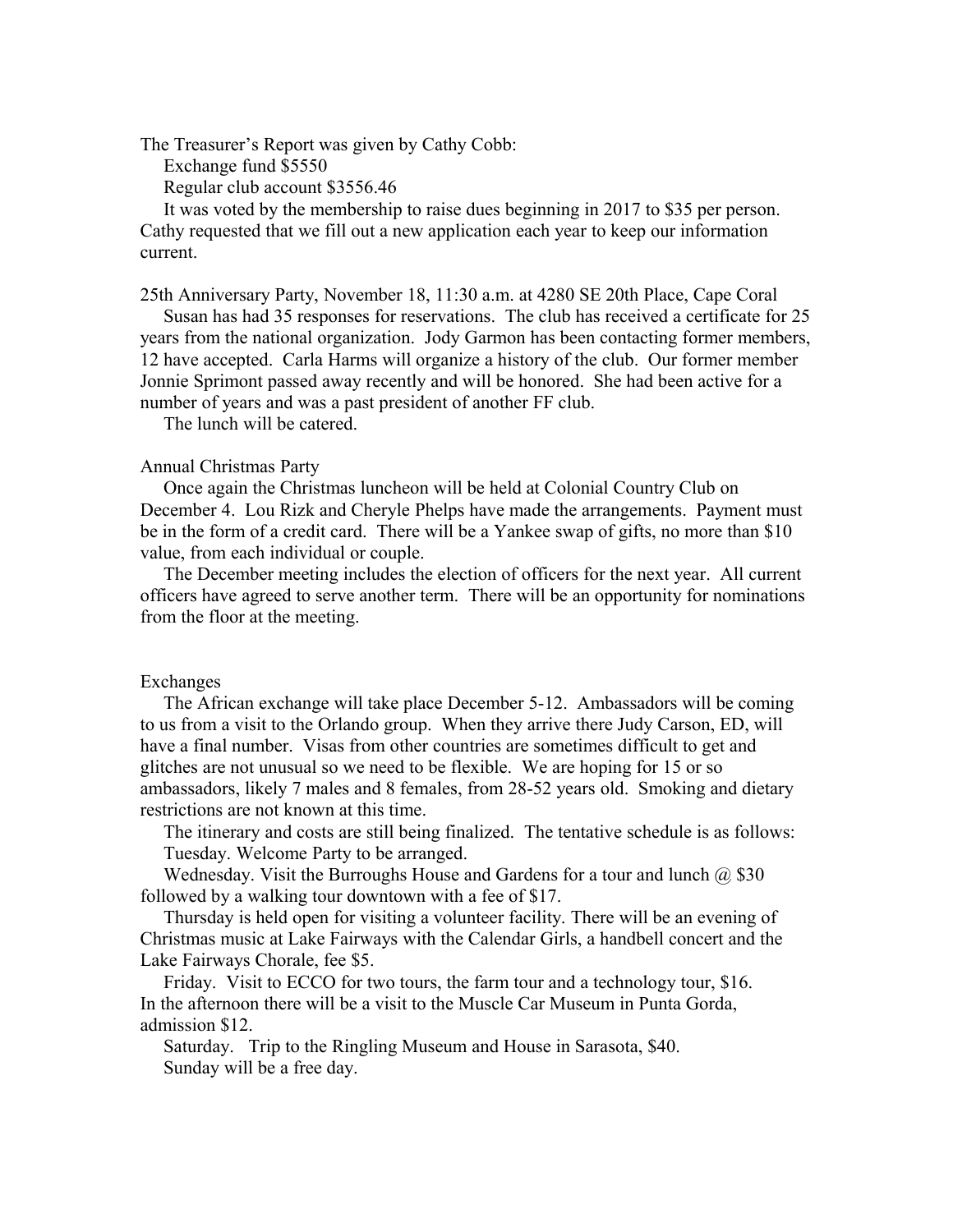Monday. The farewell dinner will be at Cape Coral at Susan Beaudry's condo complex.

 Ambassadors will be from Ghana and Liberia. All will speak some English. Jody Garmon will organize the small dinner schedule. We will be needing day hosts in addition to housing hosts. Judy is assigning housing.

Cheryle will be finalizing details of the Japanese exchange later.

 Lou is in charge of the outgoing Canadian exchange for June 7-14 (St Mary), 14-21 (Halliburton) and perhaps 4 days to North Bay. There is an opportunity to attend a play, either a Shakespearean play or a musical. Tickets will be \$100. Lou needs to send money by December 1 for the play. He will have more information at the Anniversary dinner.

#### Other Business

 Sue and Rob Linehan, Joanne and Richard Collins, Michelle Kemps and new member Ginny Dooley attended the all Florida conference of FF in Clearwater.

 In 2018 our priorities for travel are Peru, Sweden, Brazil and Indonesia. Cheryle and Lou met the Sweden FF president on a recent trip.

 Joanne has investigated purchasing Tervis tumblers with our logo. They are made in Sarasota. They would cost \$20. She had a sample to show us and will investigate a quantity discount. They would make nice gifts for our guests and for members.

 In the future we will consider doing a regional workshop day about some of our recurring tasks, i.e. what you need to do/know to be an ED.

 The meeting was followed by a presentation by Joanne and Richard Collins of their southern African adventure and Michelle Kemps on her humanitarian African trip.

Respectfully submitted, Carol Berry, Secretary

### Friendship Force Meeting, October 7, 2016 Fort Myers Public Library

The meeting was called to order by Sue Linehan, President, with 18 members in attendance. Members introduced themselves and noted where they live, including new member Betty Botsaris who lives at Colonial and enjoys walking, swimming and table tennis.

Treasurer's Report: \$3554 in the general account and \$5000 in the exchange account, including funds for the Canadian trip.

October 22 the Florida Friendship Force Conference will be held in Clearwater. Sue and Michelle Kemps will be attending both days with a leadership conference on Friday. Rob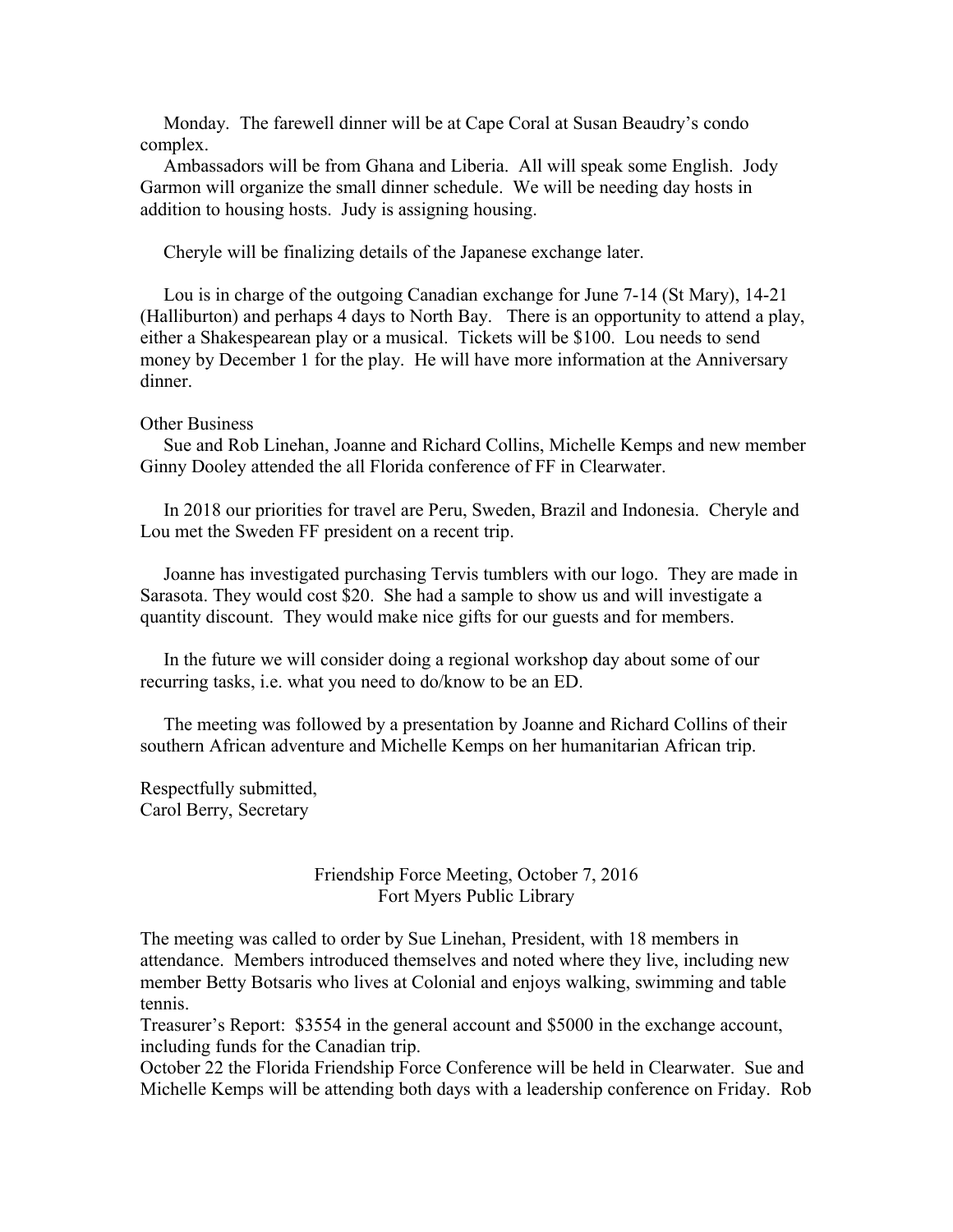Linehan, Joanne and Richard Collins are going Saturday. Joanne offered car space and a room to stay Friday night for an early start. Jeremy Snook from the national organization will attend. There is still time to register.

Two spaces are available for the Canadian outbound exchange June 14-21 and 21-28 to Stratford-St. Mary and Haliburton Highlands, Ontario. Unfortunately the spaces are available due to the untimely passing of Jonnie Sprimont. There will be a tribute to Jonnie at the Anniversary Celebration. She was an active member of our club and a past president of another FF club.

Sue, Michelle and Joanne will be doing a presentation about our group at the travel club of Punta Gorda next week. Any groups who would like a program may book a presentation.

The Newsletter is managed by Joanne. You can obtain the meeting minutes from the Newsletter or the web site.

Carla Harms will be gathering some historical and pictorial materials for display at the Anniversary Celebration. Jody Garmon and others are contacting and inviting former members.

UPCOMING PROGRAMS AND EXCHANGES

November 4. A program on African travels will be presented by Richard, Joanne and Michelle. It will be held at the Punta Gorda Police/Firestation at 1:00pm. The address will be in the Newsletter. Before the program members are urged to meet for lunch at 11 am at the Captain's Table at Fishermen's Village. If you are going to lunch, please let Sue know by phone or email beforehand for a count for the restaurant.

November 18. The 25<sup>th</sup> Anniversary of Southwest Florida Friendship Force Club will be celebrated at the condo complex at  $4260 \text{ SE } 20^{\text{th}}$  Place, Cape Coral. The dinner will be catered. Former members will be invited and there will be a tribute to Jonnie. Jody suggested that a memorial gift of \$25 be sent to the communication fund of the national organization in her name. Jonnie's daughter will be invited to the dinner as well. Cheryle Phelps, Sunshine chairperson,S has sent a sympathy card to the family.

December 4. The annual Christmas Party at Colonial Country Club is being organized by Cheryle and Lou Risk, from 11-2 with a Chinese swap of gifts (\$10 limit). The annual election of officers will take place. Sue noted that all members of The Board are willing to serve a second year.

December 5-12. The Africa exchange is progressing with a few bumps. Judy Carson and Joanne are continuing plans. Judy has created a list of possible day activities, many of them new to our group. The participants are likely to be from Uganda, Burundi and possibly Liberia. Judy will circulate a list at lunch for members to indicate willingness to host and accommodations. Corrine Larson suggested that we ask the guests to demonstrate how they do turbans, at either the welcome or farewell party. Judy cannot book the Lake Fairways facility for either of the parties and would welcome possible sites. Her only phone number is 313 300-5891 (please note on your membership list). January 6. Jack Cooley will continue his China trip presentation.

February 3. Lou and Cheryle will talk about their Canadian gourmet food and wine FF trip.

March. Japanese exchange visit.

April 7. Maureen and Hank Butt will do a travel presentation.

May. Informal lunch, no formal meeting.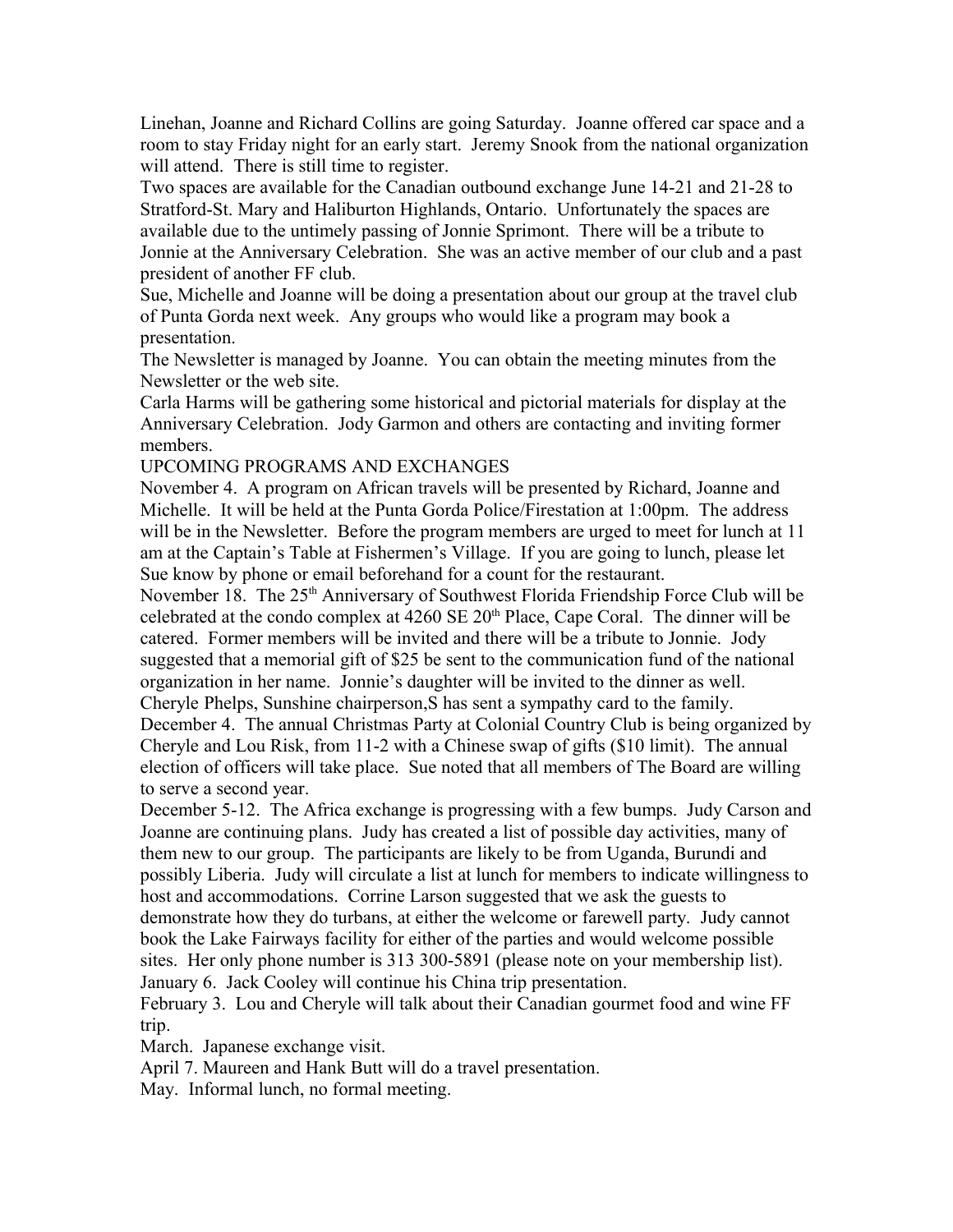June. Canadian outbound exchange.

The members concluded with a song rehearsal of the Friendship Song (tune Auld Lang Syne), Let There Be Peace on Earth and It's A Small World, followed by an entertaining presentation about new clubs in Romania and Hungary by Dennis Yemma. Respectfully submitted,

Carol Berry, Secretary

# **Friendship Force Board Meeting September 28, 2016**

The upcoming meeting on October 7 will be held at the Fort Myers Library with Dennis Yemma speaking about forming new groups in Croatia. Lunch will be nearby. We will also practice our songs.

The Regional conference will be October 22 in Clearwater. Sue and Michelle will be staying over. There will be meetings with national and international leaders. It is possible for clubs to do themed regional events and funds may be available, an idea that we might want to explore in the future.

National dues will change. The family membership will be dropped and the individual membership will be \$15.

There are complications with the Africa visit. The Georgia FF group has withdrawn. The national organization is working on finding another group to host for a week in addition to our visit.

The membership has identified areas they would like to visit: 1. South America, especially Peru, 2. Sweden and 3. Asia.

UPCOMING EVENTS

Nov. 4. Punta Gorda Firestation. Lunch will be at the Captains Table at 11:15 with the meeting to follow.

November 18.  $25<sup>th</sup>$  Anniversary Celebration. We are hoping to have the dinner catered. The site in Cape Coral should be large enough and we can use a covered area outside if necessary. Michelle will call Carla Harms to obtain some history and/or photographs. In December the election of officers will take place. Current officers are willing to serve

for another year.

January 16 Jack Cooley will continue his presentation with slides of Taiwan.

Feb. 3 Lou and Cheryle will do a wine and food presentation. Tentative location FM Library.

Mar. 3 no meeting. We may need a second meeting in February about the Japanese exchange.

April 7 meeting at the Firehouse in Punta Gorda.

May 5 lunch and informal meeting

June no meeting. Canadian trip.

There will be a board meeting in the spring to plan fall programs.

Respectfully submitted,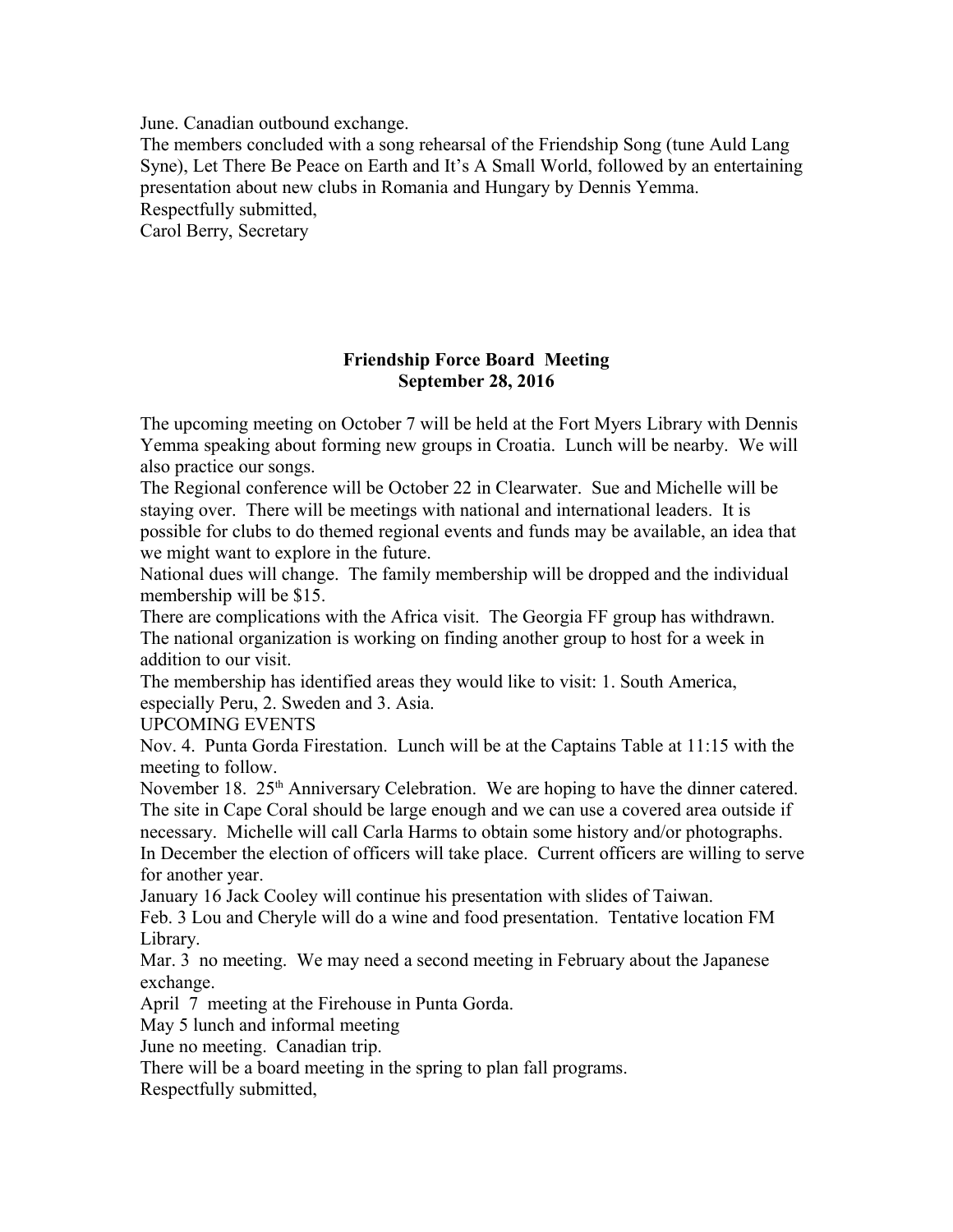Carol Berry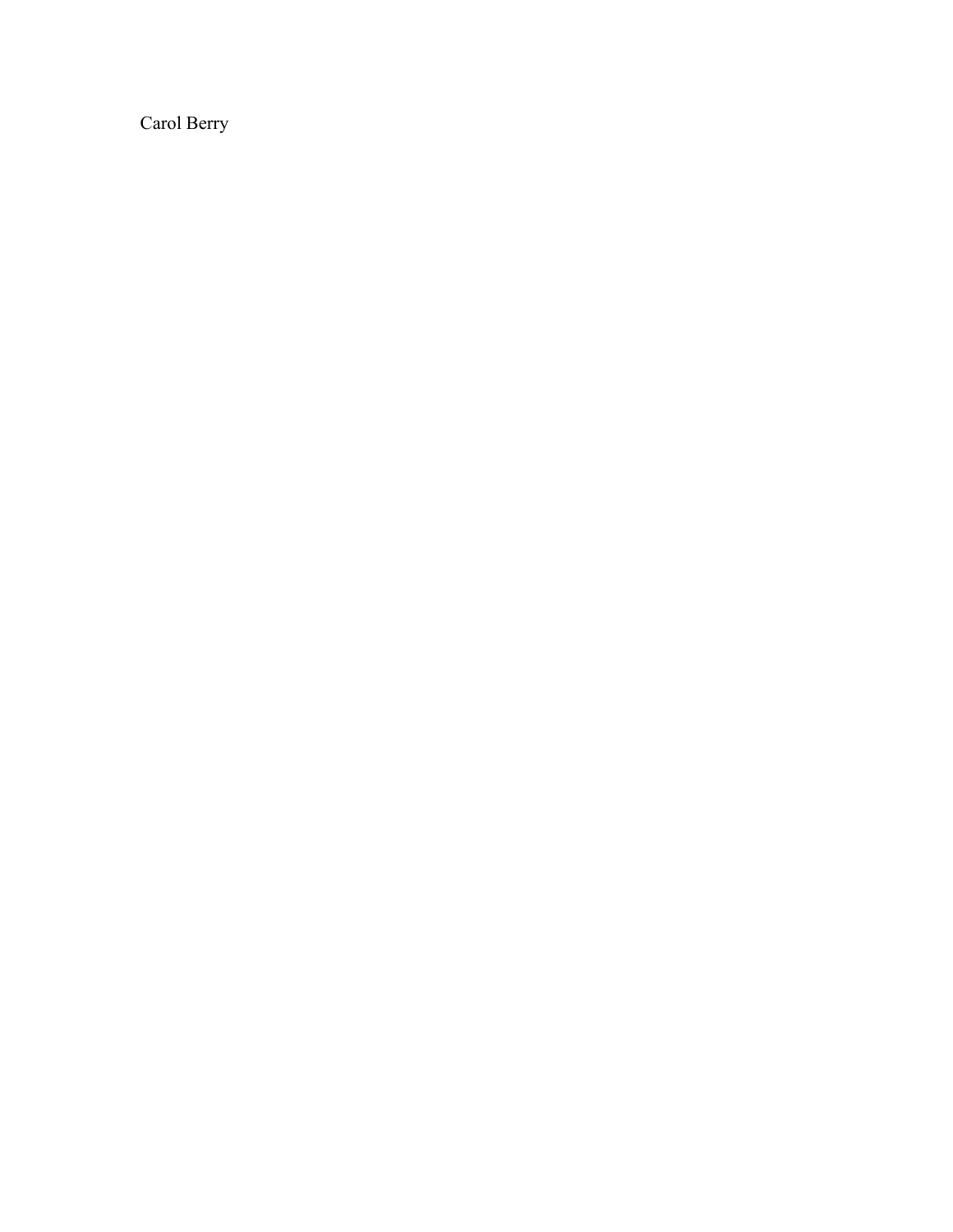# Friendship Force Meeting, September 9, 2016 Fort Myers Library

 The meeting was called to order by Sue Linehan, President. Attendees introduced themselves and welcomed new members Betty Botsaris and Ginny Dooley.

 Sue thanked Michelle Kemps and Penni McDougal-Wiza for organizing and hosting the ice cream social in August. Nineteen attended and practiced clowning and balloon animal sculptures.

### UPCOMING EVENTS

 The next meeting will be at the Fort Myers Library on Oct. 7. Dennis Yemma will talk about building clubs in Croatia and neighboring areas.

 The Florida Conference will be at Clearwater this year on October 22. It is a great opportunity for building relationships with other clubs and sharing ideas. A representative of the international organization will attend. If anyone would like a Friday night home stay, that is possible as well. The fee is \$25, including a meal. The Newsletter will have a link for the registration.

 October 13 Joanne Collins, Michelle and Sue will do a membership presentation in Punta Gorda. If anyone has a contact with a group which would like a program on Friendship Force, the presentation is available.

 The November 4 meeting will be in Punta Gorda at the Firehouse/Police station, with lunch first and a 1:30 meeting. The subject is travel in Africa.

November 18 we will be celebrating the  $25<sup>th</sup>$  anniversary of our club in Cape Coral. Cheryle Phelps, Jody Garmon and Joanne Robbins will invite inactive members. Details will be in the Newsletter. Corrine Larson and Sue Beaudry will arrange the site.

 On December 4 the Christmas party will be held at Colonial Country Club with Lou Risk and Cheryle Phelps in charge of arrangements. EXCHANGES

 December 5-12 the African group will arrive from the state of Georgia. There are currently 15 registered guests from Ghana, Liberia and Uganda. Travel from Africa is difficult so numbers are fluid. Judy Carson is the ED and she will be returning to Florida soon. Joanne is assisting and will take over for now.

March 1-7 the Japanese exchange group will arrive late on the  $1<sup>st</sup>$  so only the welcome party is planned for the first full day, March 2. The welcome party will be held at Lakes Park and will be a covered dish meal. There are currently 21 attendees with 9 or 10 singles so a number of hosts will be needed. Lou and Cheryle are EDs.

 SJune 10-24 are the dates for the Canadian outgoing exchange trip to Halliburton and St Mary. Arrangements are being made to attend the Shakespeare festival (extra cost \$100). There are 2 openings and interested members should contact Lou Risk for details.

### NEW BUSINESS

 Sue noted that there are always many people willing to provide back-up for any tasks so any travel or other plans are not a problem.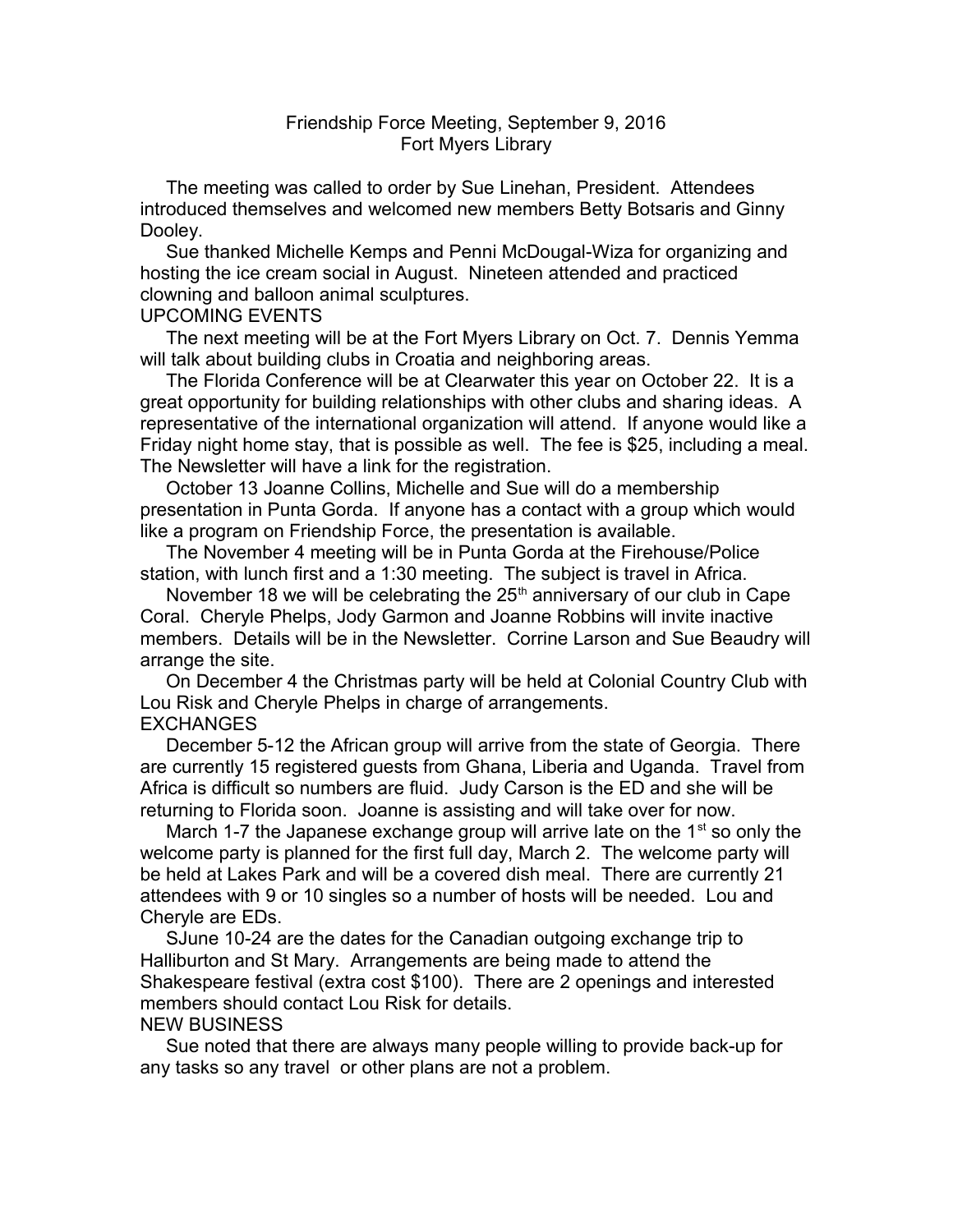Michelle is going on a Bike and Barge trip to the Netherlands in April and was looking for additional participants.

 Richard and Joanne Collins have discovered a mobile passport option. It expedites immigration procedures. Details will be in the Newsletter.

 Jack Cooley did an amazing comprehensive presentation on his extended trip to China with Jo Cooley and others. A continuation of their trip to Taiwan will become a future program.

Respectfully submitted, Carol Berry, Secretary

# **Friendship Force Meeting, May 6, 2016**

**Fort Myers Library**

The meeting was called to order by First Vice President Michelle Kemps, with 20 members attending.

Michelle gave the treasurer's report – the balance is \$3,596.29 in the General Account and \$2,000 in the Exchange Account.

Exchange Information was communicated as follows:

# *All Africa*

Judy Carson reported that Mary Mwamby, the Friendship Force Program Manager who was helping to coordinate our All Africa Exchange, recently resigned her job. Judy will request help from Atlanta with the new Program Manager (either Kristen Harrison or Matthew Nidek). Specifically, we need to ascertain the date the All Africa Exchange is coming We do know that the Africans are also having a second exchange with Big Canoe, Georgia FF Club. The time frame proposed is between Nov. 11 and Dec. 11, 2016. Judy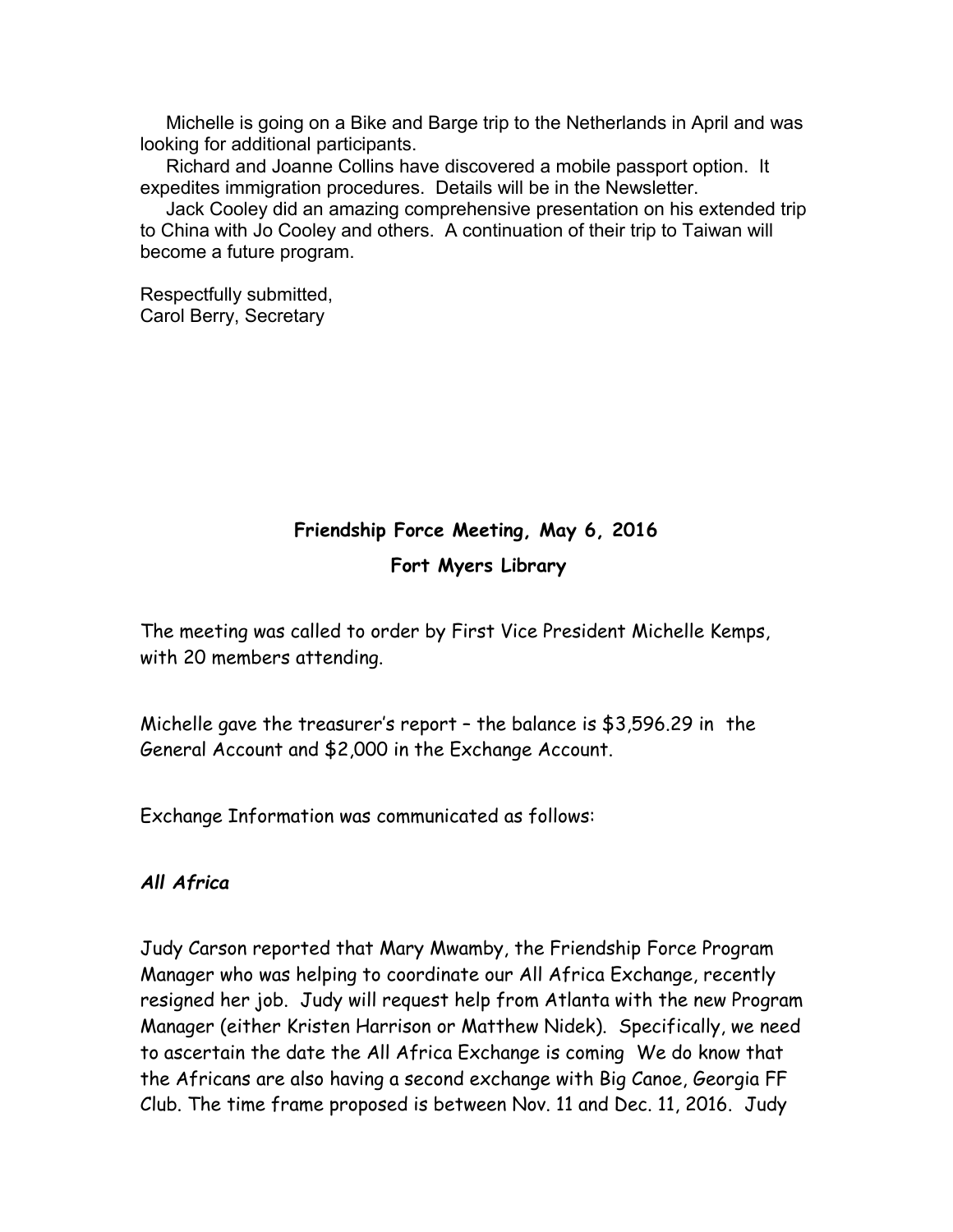detailed some of the ideas for the exchange including a possible trip to Sarasota to the Ringling Museum and more Naples attractions, e.g., the Naples Botanical Gardens and/or a walking tour of the historic downtown district. There will be no recruitment of hosts until the dates are finalized. [Judy is going up north for the summer and will continue to coordinate via phone (313) 300-5891 & email.] Joanne Collins is also helping her with this exchange.

# *Stratford-St Mary & Haliburton Highlands, Ontario, Canada*

There is an outgoing exchange to Ontario, Canada locations scheduled for June 2017. Lou Rizk and Susan Beaudry are the EDs.

# *Hiroshima, Japan*

Cheryle Phelps and Cathy Cobb are EDs for the incoming Japan visit with a spring 2017 exchange.

Joanne MacPeek announced that she will coordinate participation of our members with the Orlando Club's ED for the Denver Outbound scheduled for next year.

# *Membership*

Joanne Collins announced that we are scheduled to present a talk at the Punta Gorda Isles Civic Association's Travel Club in October. Also, she asked for volunteers to help set up a table at one of the Farmer's Markets during the summer in Punta Gorda. She hopes to publicize our meetings in the local newspapers in the area (free ads).

Our current membership is 53 – she recognized our newest members, Munir and Nassab Fahreddine. Cheryle Phelps asked if the newsletter could be put onto our Face Book page. Joanne stated that she would look into it.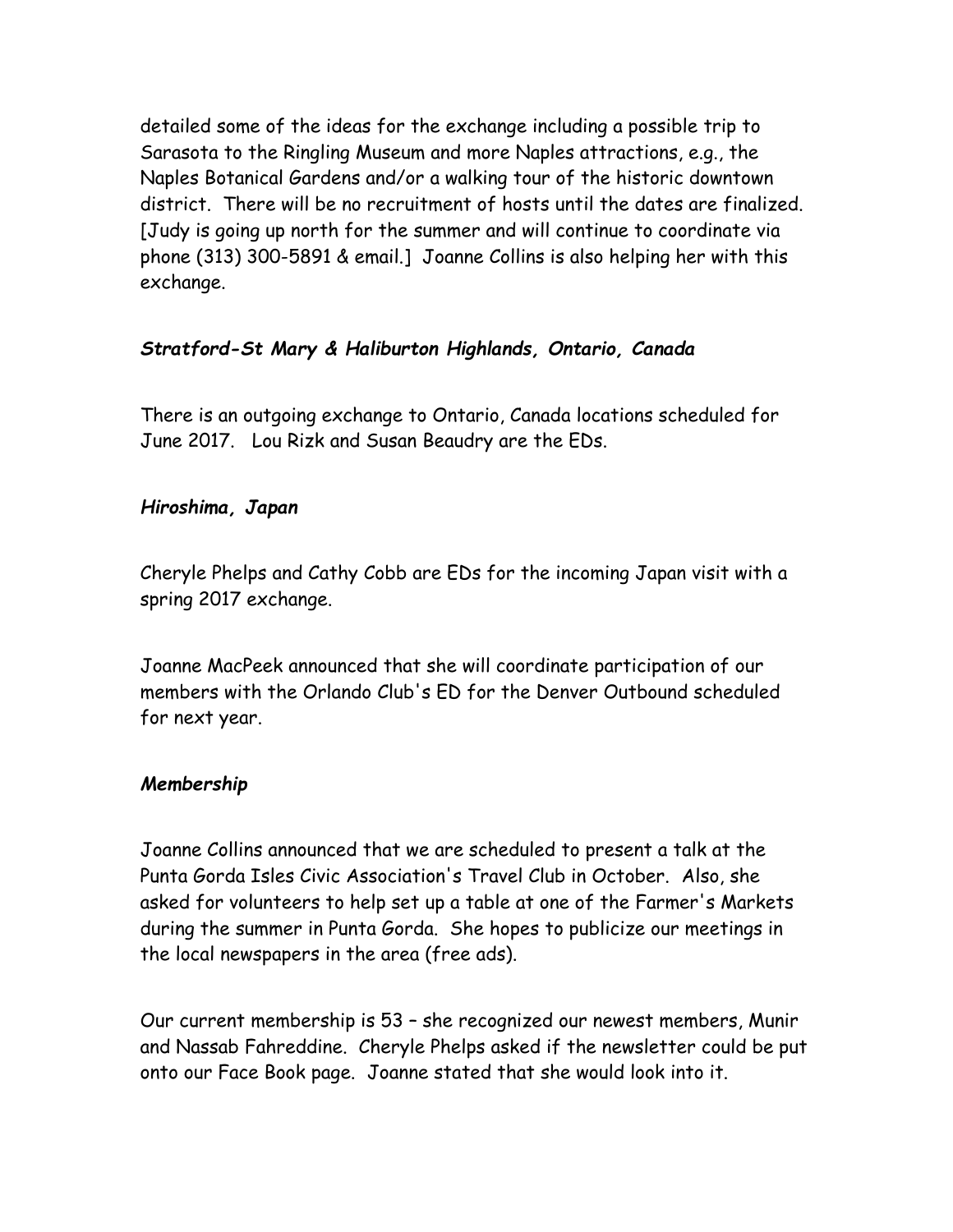# *Calendar Upcoming Events*

June 10, noon, there will be an informal lunch at Ichiban in Fort Myers with an abbreviated general meeting. Sue will be back to run it.

August 14 Ice Cream Social

Sept 16-19. 39<sup>th</sup> World Conference in Marrakech, Morocco.

October 21-22. All Florida Conference, two day event

# *Other Business*

Club members sang the *Friendship Song* to the tune of Auld Lang Syne, *Let There Be Peace On Earth,* and *It's a Small World*.

Beverly Harmon and Kevin Janiak presented slides, and an entertaining narrative about their fantastic 5 Back-to-Back Exchange Trip to Australia and New Zealand.

Most club members enjoyed a delicious lunch at the historic Veranda Restaurant.

Respectfully submitted,

Joanne Collins, Acting Secretary for Carol Berry, who could not attend the meeting

> Friendship Force Meeting, April 8, 2016 North Fort Myers Library

The meeting was called to order by First Vice President Michelle Kemps, with 28 members attending. Several guests were in attendance: Kurth Chin Fatt and Lynn Van Horne from the Orlando club and participants in the Costa Rica trip with our members, and Debbie Gilbert from the Educational Homestay Programs Education First organization.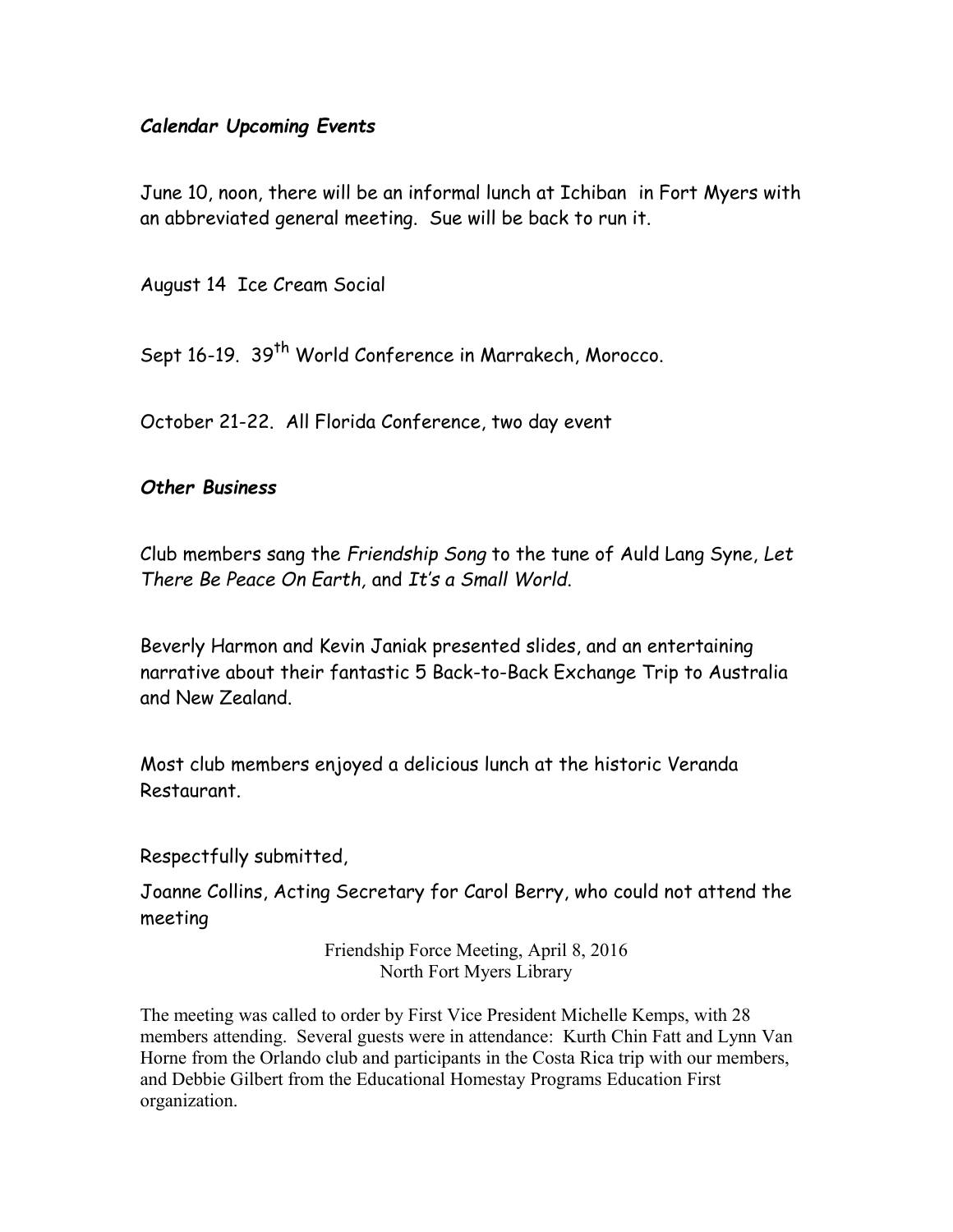The treasurer's report was presented and approved.

# Exchanges.

Judy Carson is working on the proposed Africa exchange. She has been in touch with the national office and the African ED. Twenty countries are involved and a number of issues have to be resolved. So far our organization is the only hosting club; another club is being sought to host for a second week. The time frame proposed is sometime between Nov. 11 and Dec. 11, 2016. The African ambassadors have limited incomes so there is an attempt to keep expenses down.

There is an outgoing exchange to Ontario, Canada scheduled for late spring 2017.

Cheryle and Cathy are EDs for the incoming Japan visit with a spring 2017 exchange.

The outgoing trip to Denver and Lincoln is being dropped because we do not have enough interest to fill the exchange from our group. It is possible that members could join an Orlando exchange.

# Membership.

During March, we added several new members: Jacqueline Engle, Corrine Larson, Munir and Nassab Fahreddine and returning member Luvvy Kovacik. Lapsed members continue to be sent the Newsletter but are not counted in our membership reported to the national office. Joanne has contacted each lapsed member and invited them to rejoin. Cheryle reported that we have many people from the US and around the world who look at the Facebook page.

# Historian.

Carla reported that our club is now 25 years old and we received a certificate from the national organization in recognition of that landmark. Joanne Robbins is thought to be the only original member still active.

# Calendar.

May 6. Bev and Kevin will be presenters at the May meeting at the Fort Myers Library, talking about their 5 week trip to Australia and New Zealand.

June14 there will be an informal lunch at Ichiban Lunch in Fort Myers.

August 14. Ice Cream social.

Sept 16-19. 39<sup>th</sup> World Conference in Marrakech, Morocco.

October 21-22. All Florida Conference.

Other Business.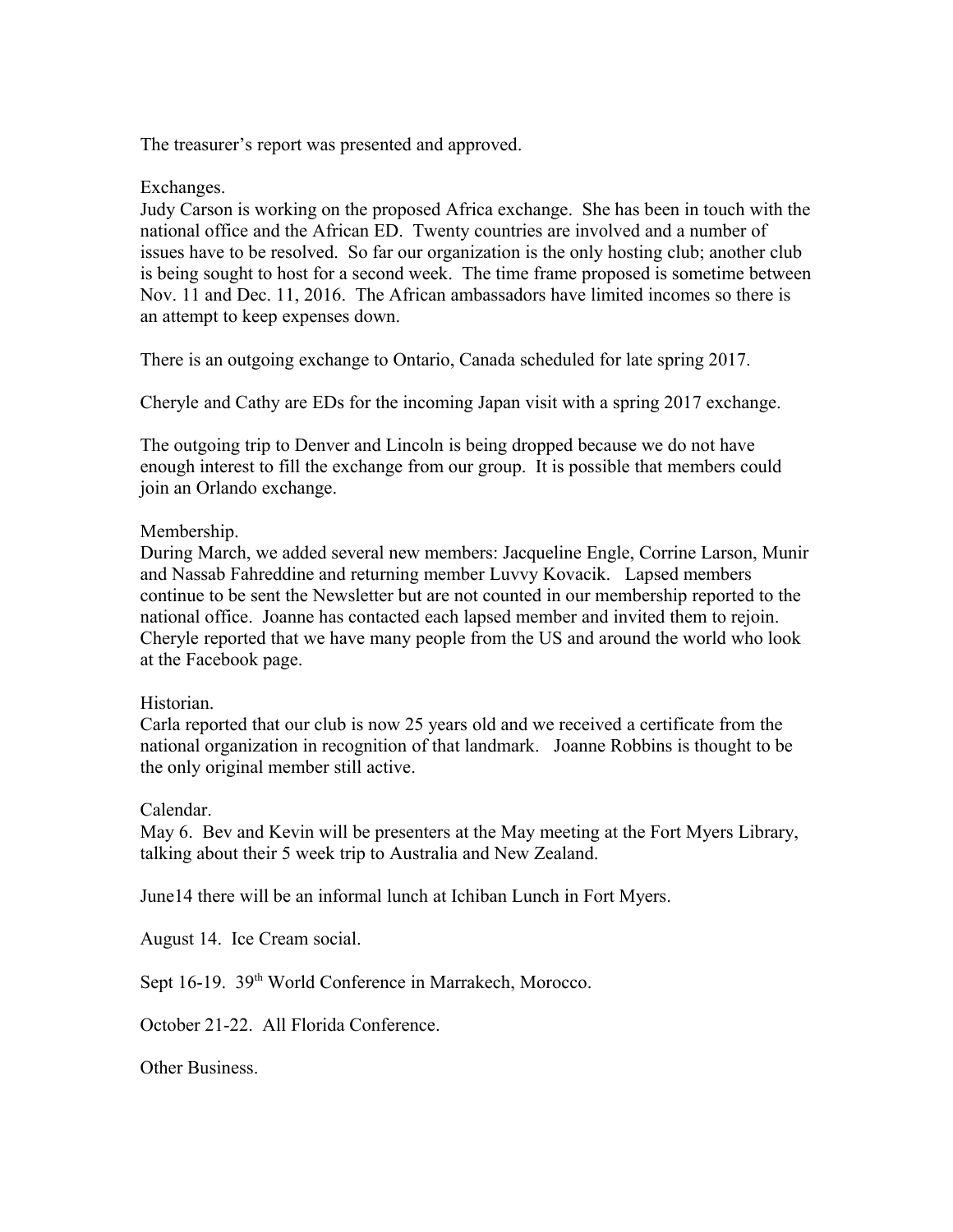Michelle requested that we practice three songs to be sung at farewell dinners. We will practice at each meeting to improve our performance. The songs are the Friendship Song to the tune of Auld Lang Syne, Let There Be Peace On Earth, and It's a Small World. Michelle, Joanne, Jody and Ellen helped to lead the singers.

Debbie Gilbert gave a presentation about Education First, an international exchange program that brings student groups, ages 10-17 for short homestays and English language instruction. Host families are needed for homestays 11 days to 2 1/2 weeks during the summer. Most students are from Hong Kong, China, Russia and a variety of other countries. Interested families can contact Kim Muchmore at 239 340-5164.

# Program.

Richard and Joanne Collins presented slides, videos and an entertaining narrative about the February trip to Costa Rica.

Twenty club members enjoyed lunch and a social hour at Sabal Springs.

Respectfully submitted, Carol Berry, Secretary

# Friendship Force Board Meeting February 26, 2016

Attending: Sue Linehan, Michelle Kemp, Beverly Harmon, Cathy Cobb, Joanne Collins, Carol Berry.

Secretary's report. Minutes of the January 26 general meeting were approved.

Treasurer's Report: Cathy reported that the President and Treasurer have debit and exchange account cards. There was a discussion about fund raising items and how to handle them. Cheryle has submitted an apron design; temporary tattoos and incoming gifts are also possible. We have enough pins for the incoming Belgium group. We no longer sponsor the garage sale but there is currently enough money to handle expenses for this year. It was voted to continue the current membership fee, for the time being. There are currently 46 paid members and 1 associate. Cathy sends renewal and new member information to Cheryle.

Membership. We need to try to find new ways to recruit new members. Cheryle maintains the directory. Joanne needs to be notified when new members are added in order to send the Newsletter. We need phone numbers when a potential member attends a general meeting so we can follow-up with a phone call. Joanne noted that some of the buttons on the webpage have been changed.

Belgium exchange. The plans seem to be pretty well in place. Members need to pay fees for events at the World Friendship Day dinner. We need a master list of contacts for events from Bev and Dennis.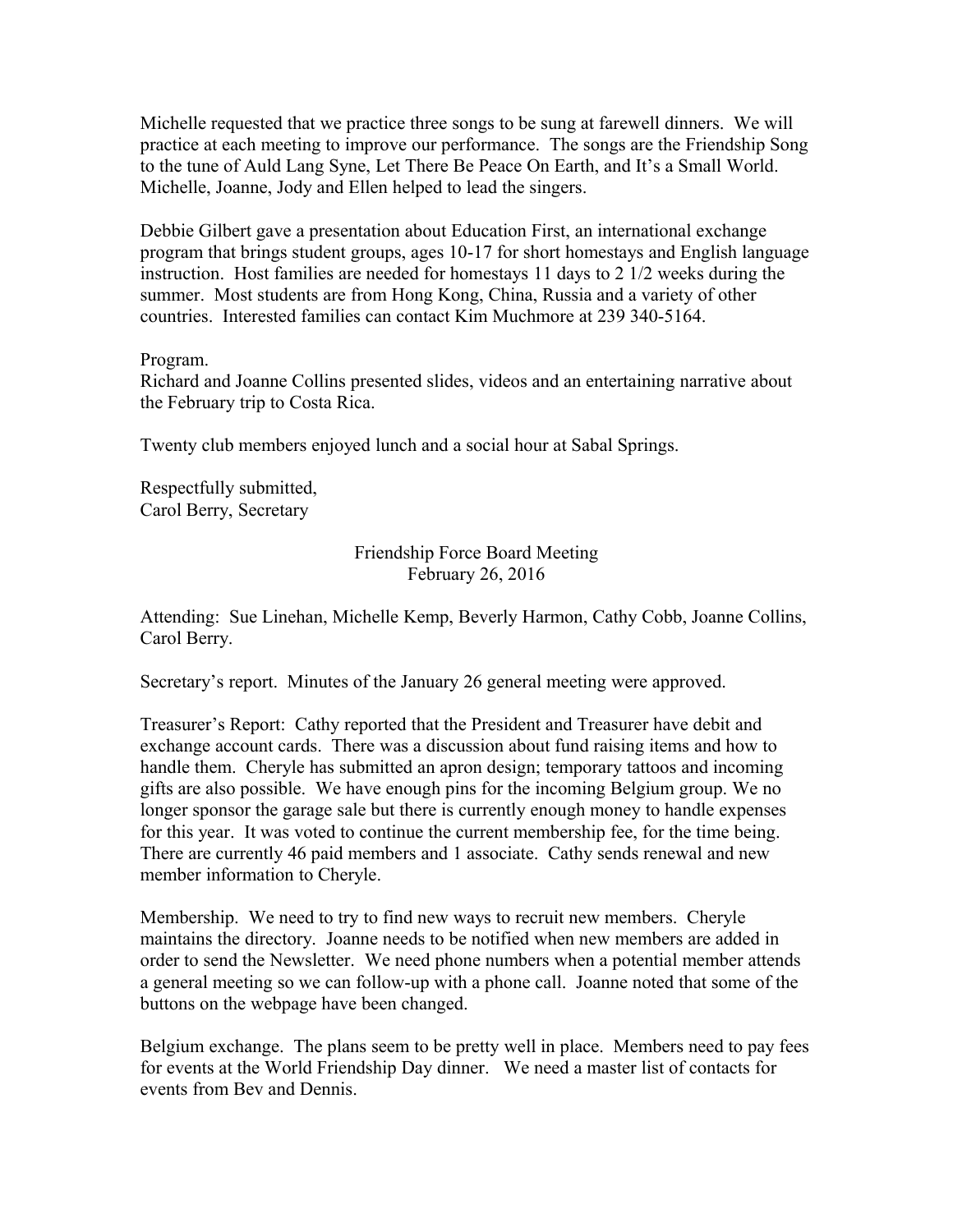Upcoming meetings.

March 6, World Friendship Day. Bring an ethnic dish, 3 pm. At Susan Beaudrys condo complex in Cape Coral. Fees for events during the Belgium exchange are due.

 April 8 general meeting at North Fort Myers Public Library. 11 am. Joanne will check out the site in advance.

May 6 meeting at Bev Harmons development on Corkscrew, 11 am.

June. Lunch to be determined. A Japanese or African restaurant will be sought.

July. No meeting.

August. Ice Cream social. The club pays for refreshments. Possibly hosted by Penni McDonald-Wiza in Englewood, 3 pm..

Sept-Nov. Programs to be determined. Pehaps Conleys on their trip to Taiwan and China. October may be a program from Joanne and Michelle on trips to Africa.

Dec. Lou will schedule it for the Christmas Lunch at Colonial Country Club/.Possibly it will coincide with the Africa exchange. We still need an ED for the Africa exchange.

We need an ED for the Japan exchange from Hiroshima. It was suggested that Dennis might be willing to handle it.

Outgoing exchanges. The exchange to Canada will involve two clubs. It will be in May or June 2017. An outbound exchange to Denver/ Lincoln may happen in the fall of 2017.

Joanne created a list of hosting information to assist EDs for incoming exchanges in the future. It lists host names, interests, physical accommodations and requirements.

Respectfully submitted, Carol Berry, Secretary

### FRIENDSHIP FORCE OF SWFL General Meeting, January 26, 2016

The general meeting was preceded by an informational session about the pending trip to Costa Rica, with ED Joanne Collins.

The general meeting opened at 10:40 with President Sue Linehan presiding and thirtytwo people attending. Guests were introduced: Judy McGinnis originally from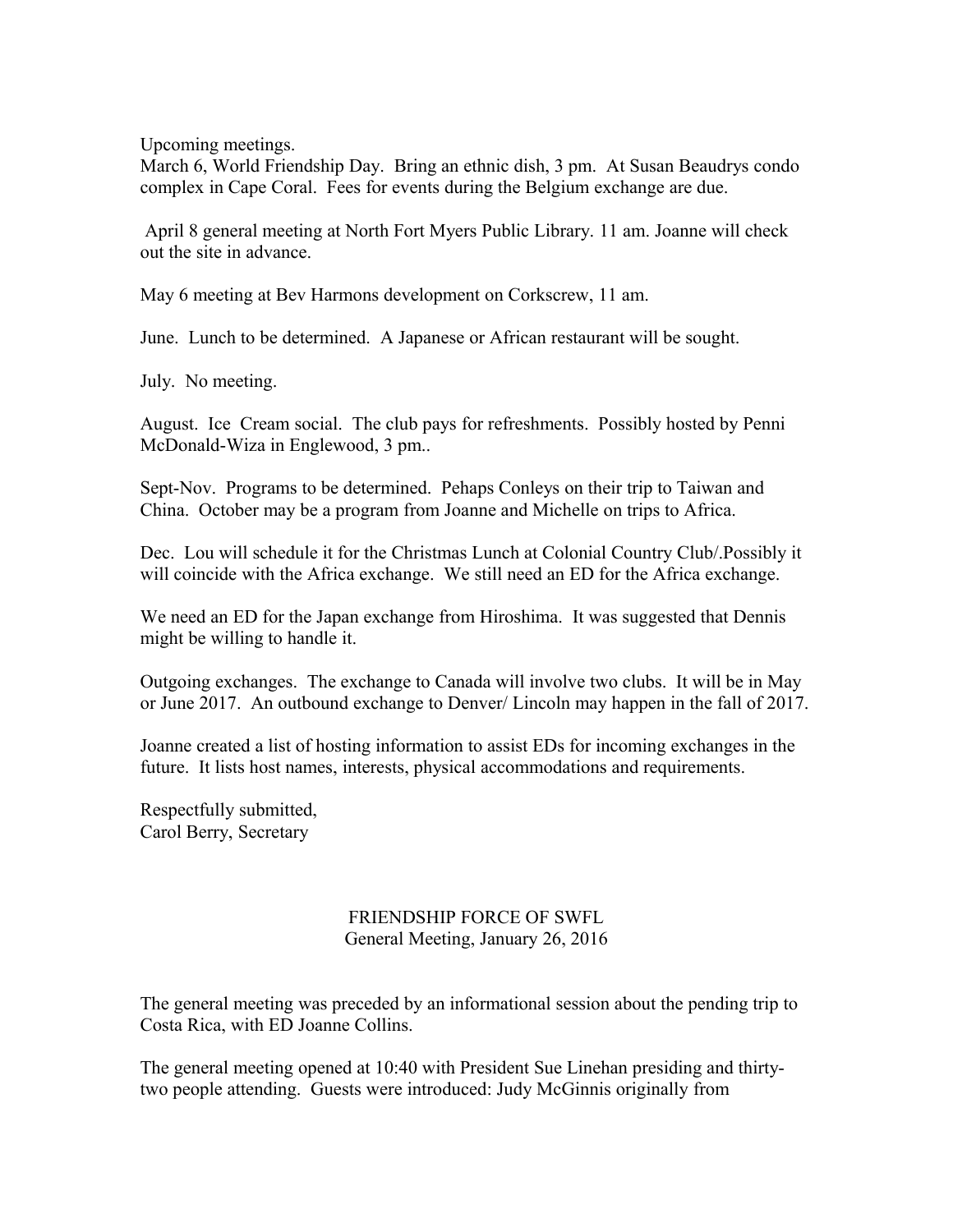Minnesota, Jean Sawyer from New England and Minnesota, and Paula Hornback from Michigan. Each guest described her previous travel experiences.

The minutes of the December board meeting and the treasurer's report were approved. The treasurer reported \$3551 in the general account and \$2000 in the exchange account. Sue and Richard showed the webpage for ordering shirts. Badges will be ordered when a new member joins the organization. Bev will handle meeting locations and asked for suggestions. There are currently 40 members.

### **EXCHANGES**

There are 19 people going to Costa Rica, including two people from the Orlando group, departing in one week.

Dennis is the Ed for the incoming Belgium group. He described the itinerary and costs of their visit. All members are welcome to attend the activities.

The Africa exchange is still pending. Guests will come from several African countries so the arrangements are more complicated than most exchanges. The visit is likely to be the first week in December and may coincide with the Christmas lunch. A volunteer to handle the ED duties is needed.

In 2017 there may be an exchange from Hiroshima, probably in March.

On outbound exchange may be to Ontario in 2017, hopefully in May or June. The host group can only accommodate 15 people.

There is also an expected outbound domestic trip to Denver, Colorado and Lincoln, Nebraska in the fall of 2017.

# OTHER BUSINESS

Sue and Joanne did a presentation to the retired teachers of Charlotte County, promoting the organization. There is a need for more recruiting opportunities.

Cheryle manages our Facebook page. She gets more hits from other countries than from our members. Cheryle also keeps track of memberships and keeps the directory up to date.

Joanne asked that interesting items and photos be forwarded to her to be included in the Newsletter.

#### CALENDAR

March 6, from 3 to 6, we will celebrate World Friendship Day with a pot luck dinner at Susan Beaudry's condo complex. Members are asked to bring an international dish to share.